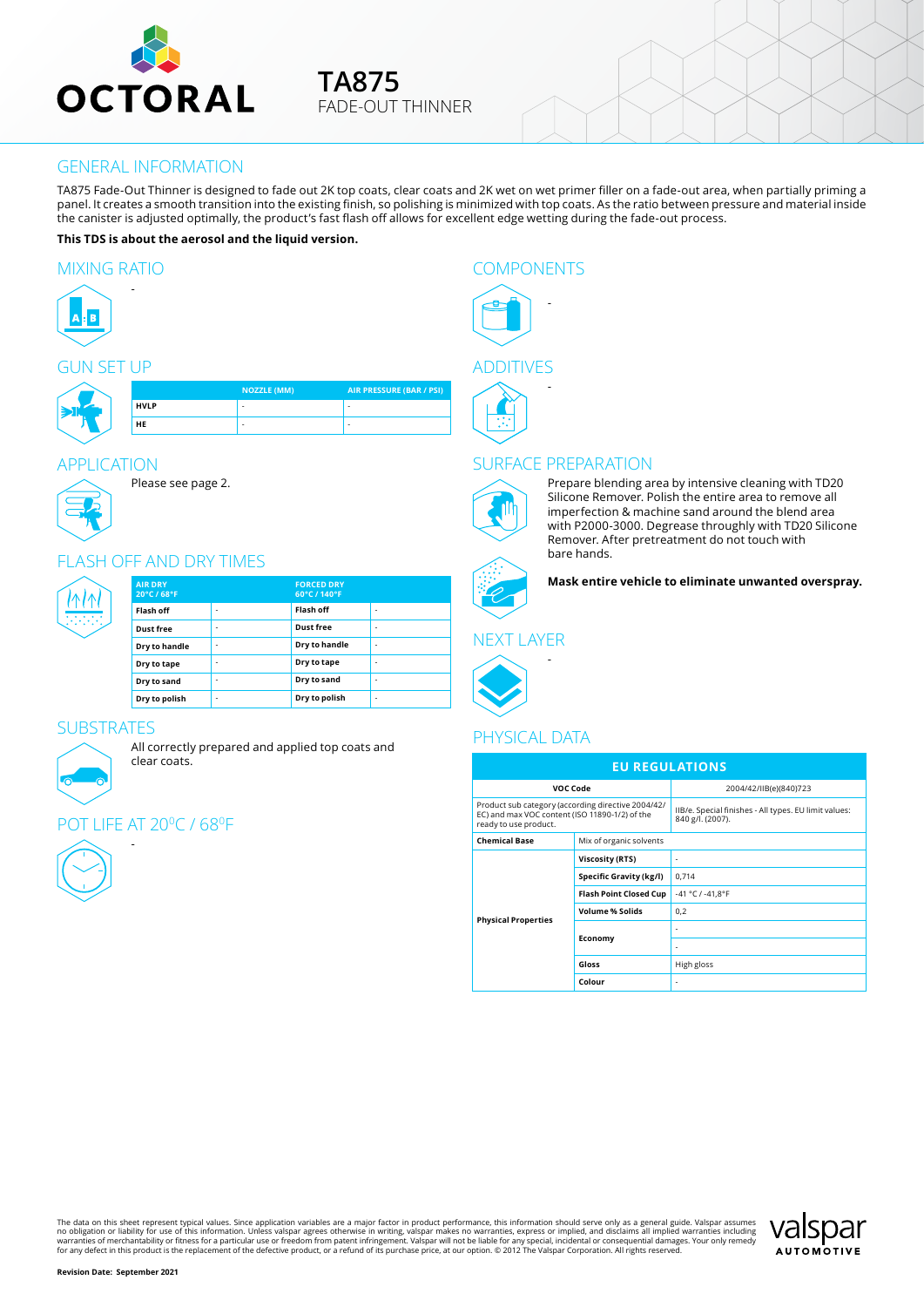

### **TA875 Fade-Out Thinner**

#### GENERAL INFORMATION

When working with the Octoral TA875 Fade-Out Thinner a typical fading of the clear coat edge needs to be applied where it is not possible to paint the clear coat to a hard edge and/or edge blending is required. Follow the process below directly after applying and drying the basecoat.

### PROCESS FOR BLENDING CLEAR COAT WITH TA875 FADE-OUT THINNER



## **STEP 1**



#### **Application**

The first clear coat layer is applied over the basecoat area to finish slightly beyond P400 and or P500 scratch pattern.

# **STEP 2**



#### **Application**

Fully wet the entire clear coat edge with the TA875 Fade-Out Thinner carrying part way into P2000/ P3000 scuff pad scratch pattern. No flash-off is required after the second application of clear coat.

### **STEP 3**



### **Repeat Step 2**

Slightly further into P2000/ P3000 scuff pad scratch pattern for optimal edge blending.

# **STEP 4**



**Repeat Step 3** (if needed) Slightly further into P2000/ P3000 scuff pad scratch pattern to finish.

## **STEP 5**



### **Dry Time**

**Polishing**

Ensure the clear coat is fully cured and cooled down before the next step.

# **STEP 6**



When working on a small area, handpolishing the area with compound and polishing cloth is sufficient. For larger areas we recommend to use machine polish with compound.

The data on this sheet represent typical values. Since application variables are a major factor in product performance, this information should serve only as a general guide. Valspar assumes<br>no obligation or liability for **Revision Date: March 2021**